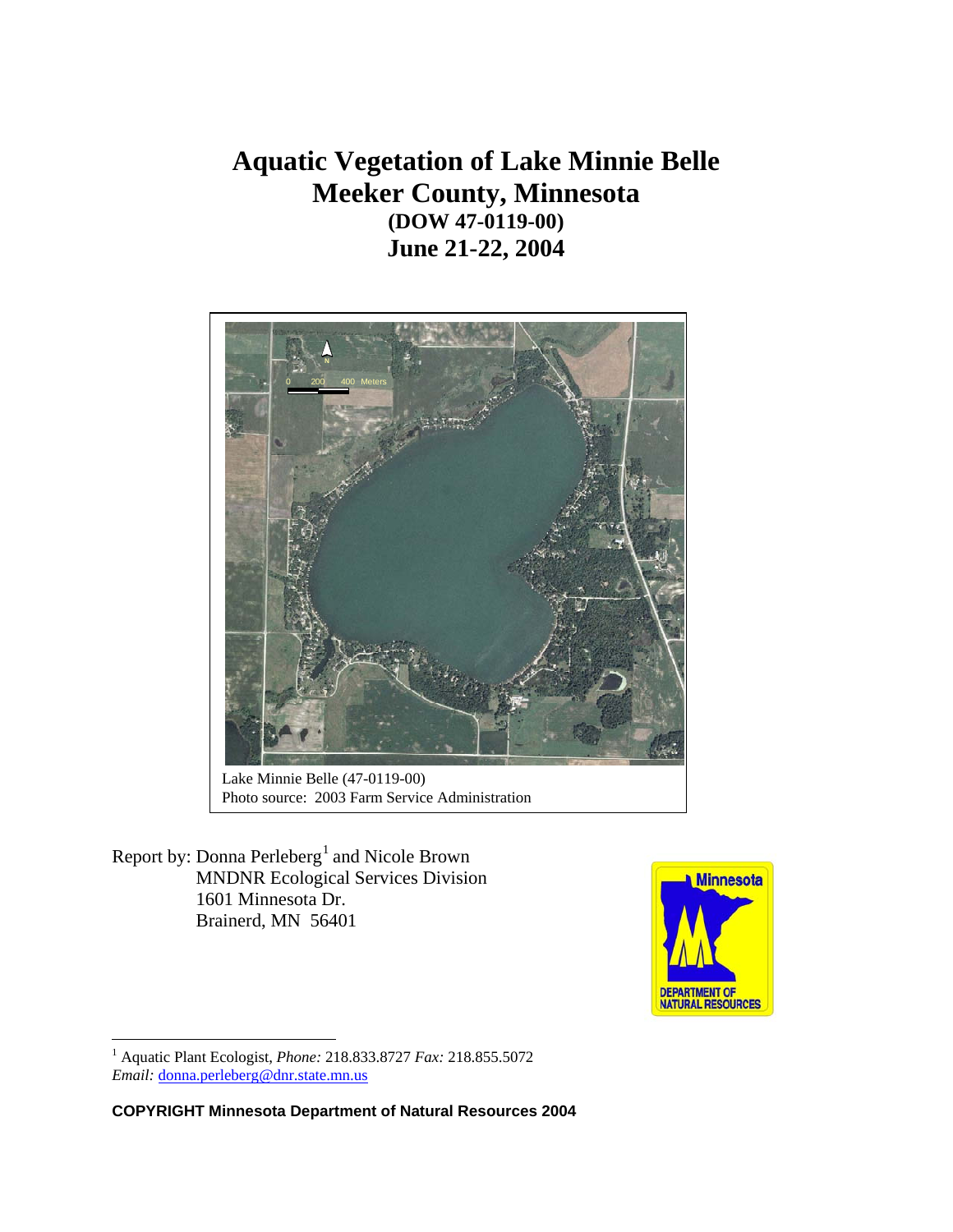## **Acknowledgments**

**Lake sampling**: Nicole Brown and Joe Backowski, MnDNR Division of Ecological Services

- **Data Entry/ Analysis / Maps**: Nicole Brown, Donna Perleberg, Patrick McGowan, MnDNR Division of Ecological Services
- **Report Review:** Lee Sundmark, MnDNR Fisheries, Hutchinson Chip Welling, MnDNR Ecological Services, St. Paul
- **Funding**: Collection of these data was made possible by support from the Heritage Enhancement Fund.

#### **This report should be cited as:**

Perleberg, D. and N. Brown. 2006. Aquatic Vegetation of Lake Minnie Belle, Meeker County, Minnesota (47-0119-00), June 21-22, 2004. Minnesota Dept. of Natural Resources, Ecological Services Division. 1601 Minnesota Drive, Brainerd, MN 56401. 17 pp.

A note to readers:

Text that appears in blue and underlined indicates a hyperlink to a web page. If you are viewing this report on a computer that is connected to the Internet, double-click on the hyperlink text to view additional information.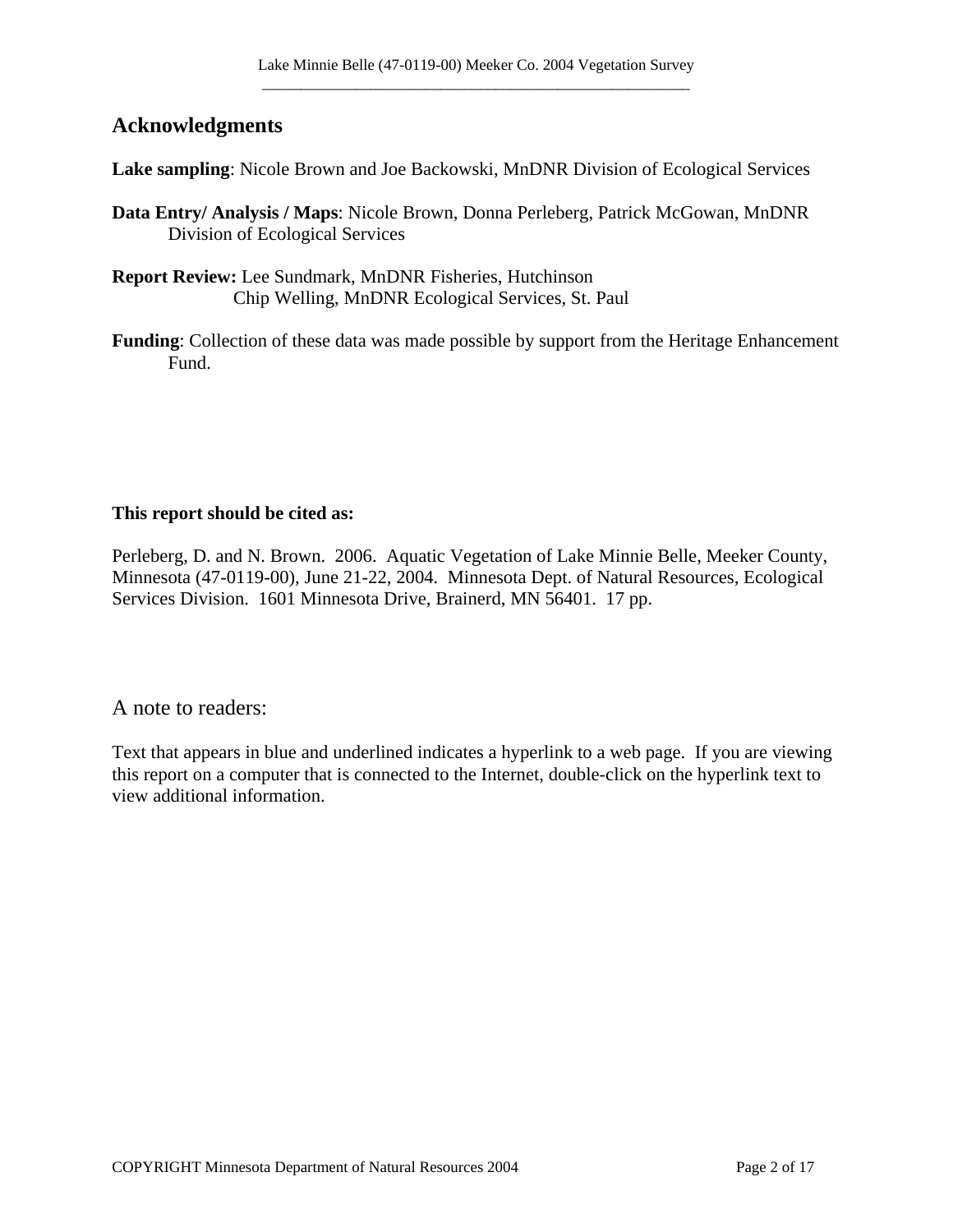# **Summary**

An aquatic vegetation survey of Lake Minnie Belle (47-0119-00), Meeker County, Minnesota, was conducted on June 21 and 22, 2004. Seventeen native aquatic plant species were identified, making the plant community of Lake Minnie Belle one of the richest in southern Minnesota. The lake has higher than average water clarity compared to other lakes in this region and several submerged species that require clear water occur in this lake. Plants were found distributed throughout the lake basin to a maximum depth of about six meters, although most vegetation occurred in depths less than five meters. The non-native species, curly-leaf pondweed (*Potamogeton crispus*) was present in 44 percent of the sample sites, and it usually co-occurred with native species rather than forming monotypic beds. The most commonly occurring native species were muskgrass (*Chara* sp.) (found in 47 percent of the sample sites), followed by coontail (*Ceratophyllum demersum*) (43 percent), northern watermilfoil (*Myriophyllum sibiricum*), (39 percent), flat-stem pondweed (*Potamogeton zosteriformis*) (32 percent), and narrowleaf pondweed (*Potamogeton* sp.) (23 percent). Native plant species were most common in water depths less than four meters and curly-leaf pondweed reached its highest frequency in depths from four to five meters. The diverse mix of submerged species provides an important variety of habitat structure for fish, invertebrates and other aquatic wildlife.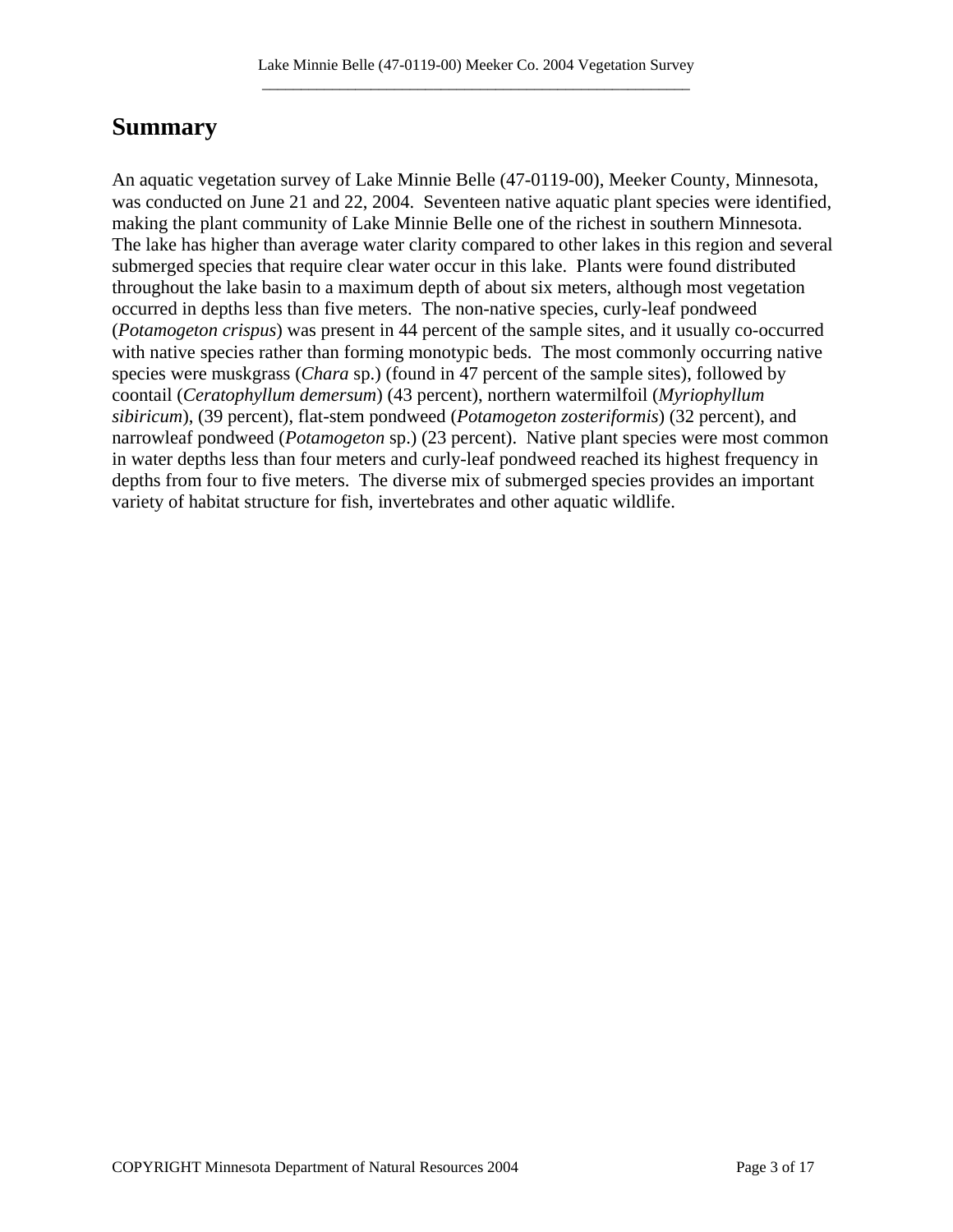## **Introduction**

Lake Minnie Belle (DOW 47-0119-00) is located approximately six miles south of the City of Litchfield in Meeker County, Minnesota. The lake occurs within an ecological region known as the [Prairie Parkland Province](http://www.dnr.state.mn.us/ecs/index.html) (Fig. 1).

Lake Minnie Belle lies in the south-central portion of the North Fork Crow River Watershed, about 20 miles south of the North Fork Crow River (Fig. 2). Flow leaves Lake Minnie Belle through Sucker Creek and then continues north through a series of lakes and creeks to the North Fork of the Crow River. The North Fork of the Crow River flows east through the watershed to the Mississippi River.

Within the minor watershed that includes Lake Minnie Belle, land use is primarily agricultural



(Fig. 3). Lake Minnie Belle is at the headwaters of this minor watershed and while its shoreline is heavily developed, relatively large forest tracts remain on the south and east shores (Fig. 3). This shoreland buffer zone may contribute to the relatively good water quality reported in a 1988 study (Munson 1988). The lake is classified as mesotrophic (moderate nutrients) with good water clarity between 1986 and 2004 as indicated by a mean summer Secchi depth of 3.7 meters

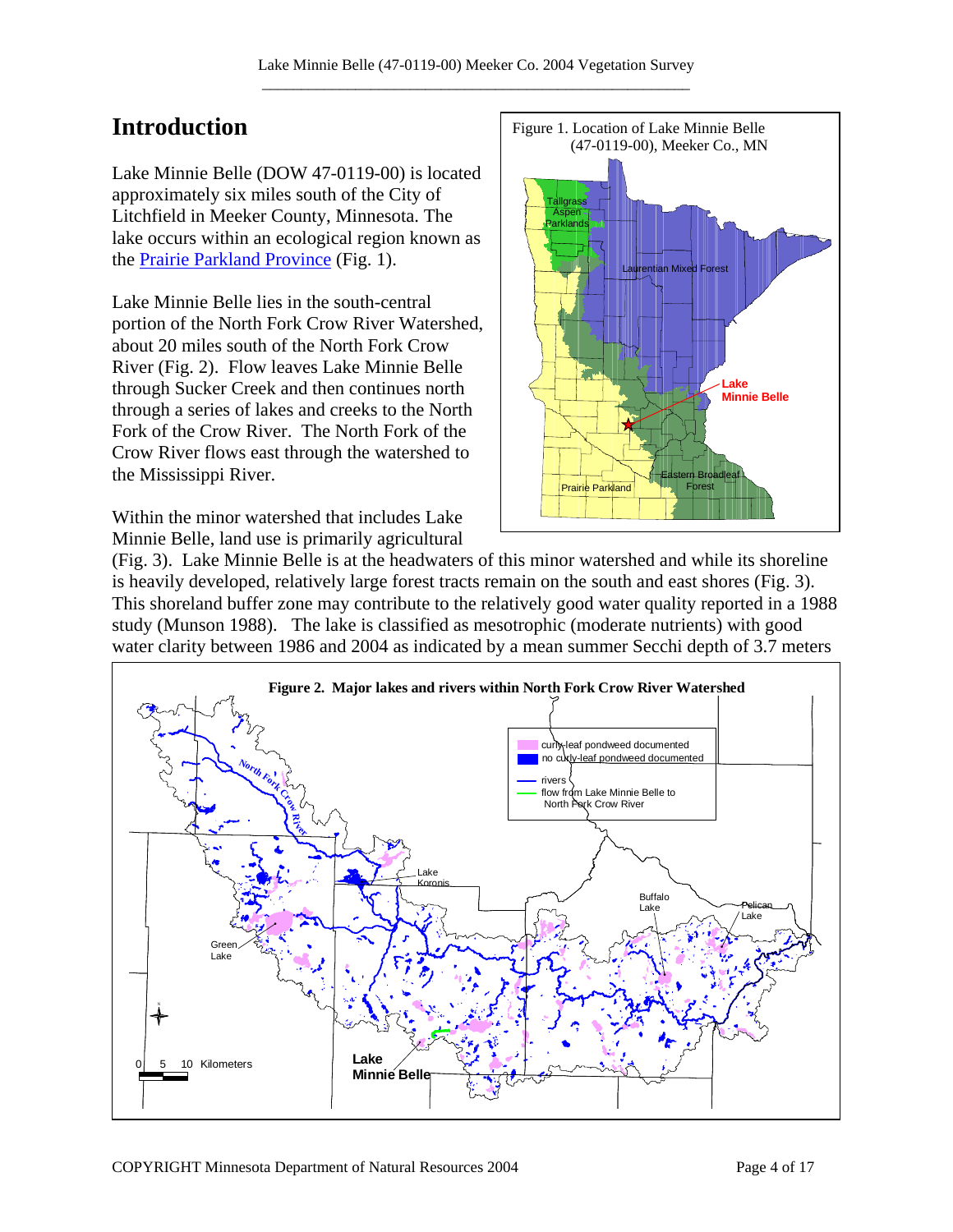

#### (MPCA 2006).

Lake Minnie Belle is a 220 hectare (545 acre) basin with a primarily round, or bell-shaped, perimeter. A shallow, 1.5 hectare (4 acre) lagoon occurs on the southwest end of the lake. The lake has a maximum depth of 14 meters and at least 31 percent of the lake is less than 4.5 meters in depth (Fig. 4) providing potential area for aquatic plant growth. Shoal substrates are described as primarily sand and gravel (MnDNR Fisheries Lake Files).

The shoreline of Lake Minnie Belle is completely developed with homes and cottages, with the exception of a state-owned aquatic management area located on the north side of the lake. A public boat launch is located on the northeast shore.

Previous vegetation surveys of Lake Minnie Belle were conducted by MnDNR Fisheries staff in 1957, 1974, 1983, and 1993 (MnDNR Fisheries Lake Files). In 1957, aquatic plants were reported to a depth of about 5 meters and were most abundant on the west side of the lake and in the southeast bay. Maximum depth of vegetation reported ranged from about 4 meters in 1974 to 6 meters in 1993. In total, 15 different native submerged species were identified during these surveys and common species included native watermilfoil (*Myriophyllum* sp.), coontail (*Ceratophyllum demersum*), a variety of pondweeds (*Potamogeton* spp.) and muskgrass (*Chara*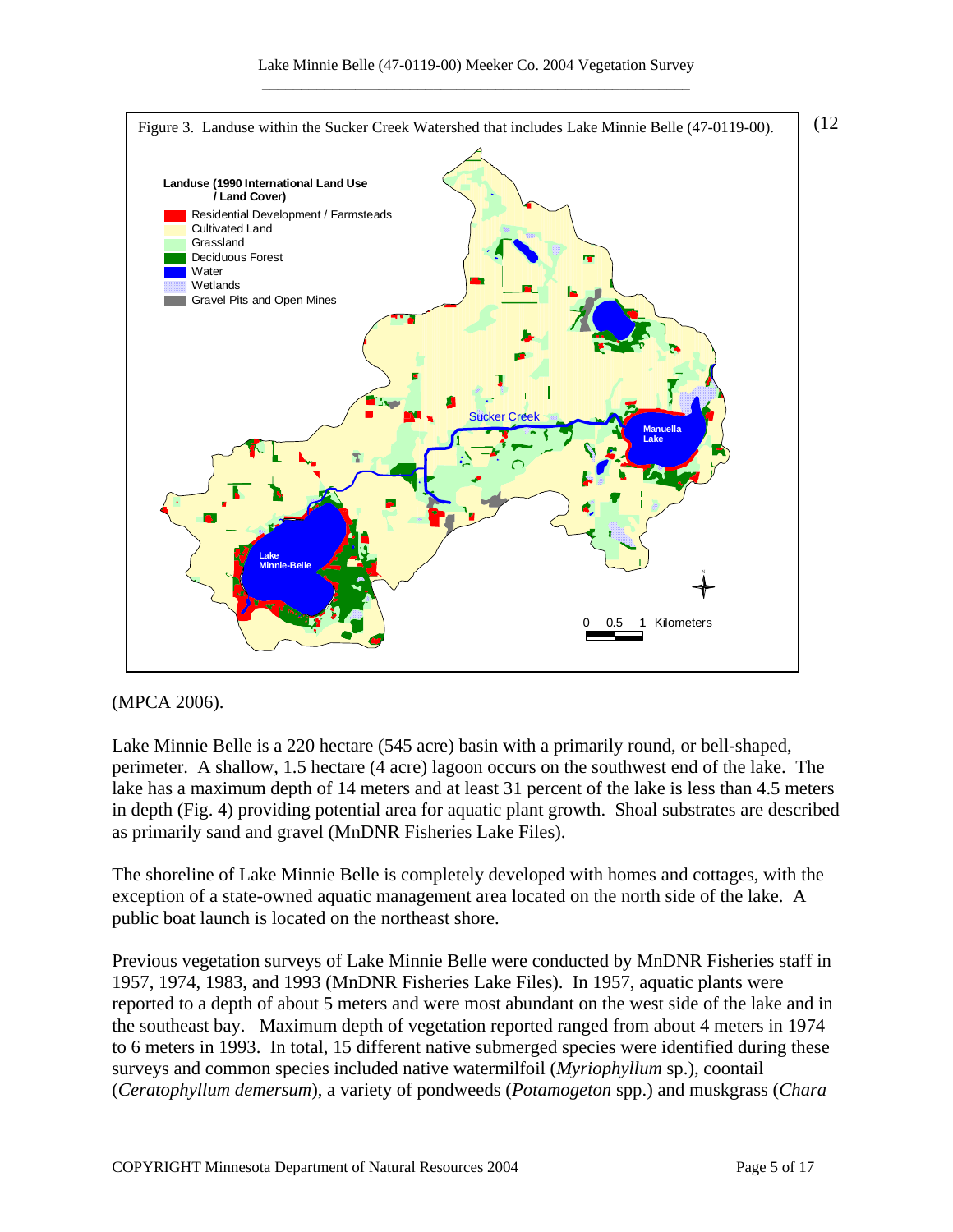

sp.). No waterlilies (*Nymphaea* sp. or *Nuphar sp.*) were reported. Bulrush (*Scirpus* spp.) and cattail (*Typha* spp.) were present in isolated areas including the lagoon at the southwest corner.

Curly-leaf pondweed *(Potamogeton crispus),* a non-native invasive species, has been present in Minnesota since at least 1910 (Moyle and Hotchkiss 1945) and is now found in at least 700 Minnesota lakes (Invasive Species Program 2005). There are 166 lakes in the North Fork Crow Wing Watershed that are 100 acres or larger in size and at least 39 percent of those lakes, including Lake Minnie Belle

contain curly-leaf pondweed (Fig. 2). It is likely present in additional lakes within the watershed, but has simply not been verified. The 1993 MnDNR vegetation survey of Lake Minnie Belle located curly-leaf pondweed on 27 of the 30 survey transects and reported it as common at nearly half of those sites (MnDNR Fisheries Lake Files).

# **Survey Objectives**

The purpose of the 2004 survey of Lake Minnie Belle was to describe the current aquatic plant community, including:

- 1) Estimate the maximum depth of rooted vegetation
- 2) Estimate the percent of the lake occupied by rooted vegetation
- 3) Record the aquatic plant species that occur in the lake
- 4) Estimate frequencies of occurrence of individual species
- 5) Develop maps of the distribution of the common species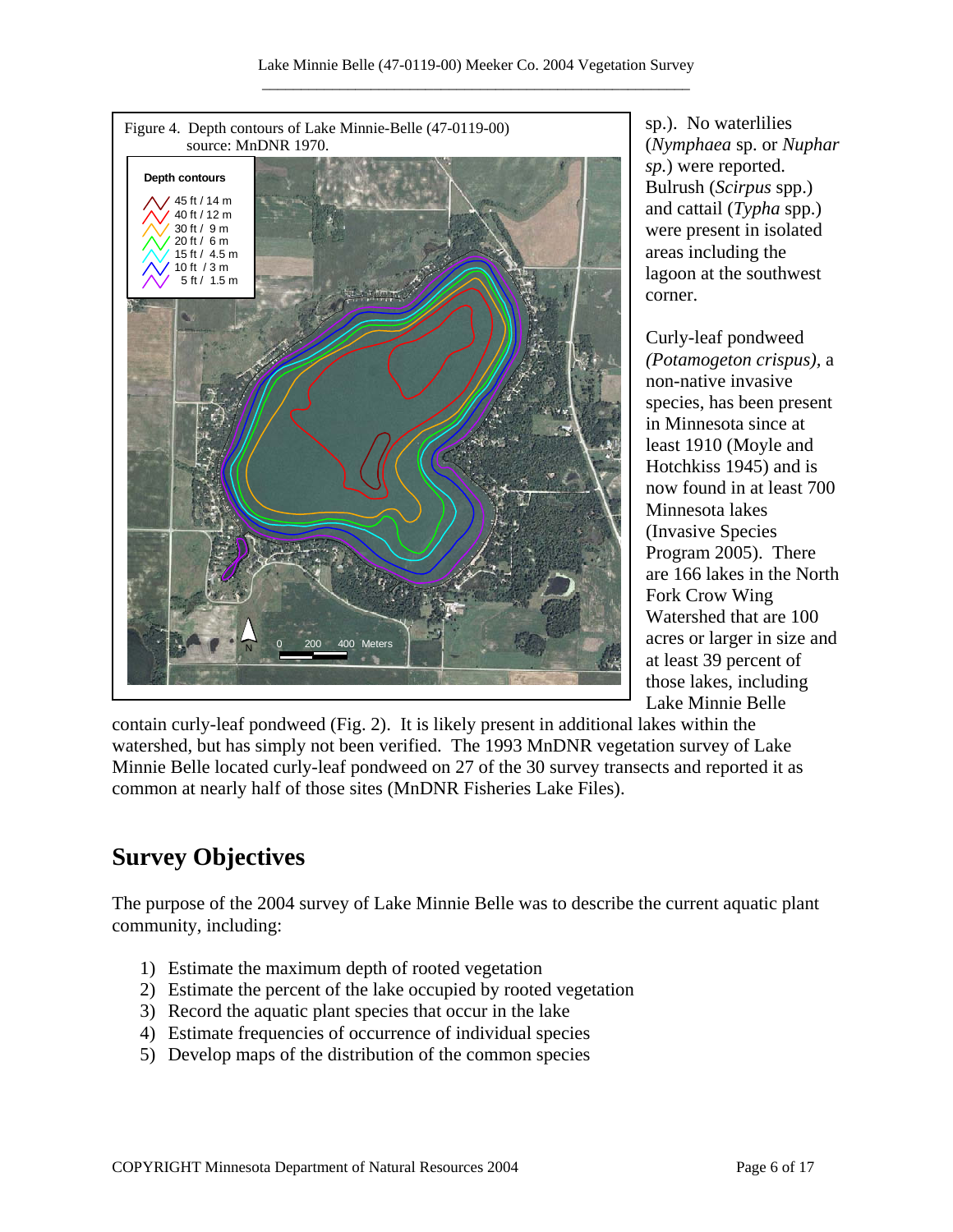# **Methods**

A Point-Intercept vegetation survey of Lake Minnie Belle was conducted on June 21 and 22, 2004 following the methodology described by Madsen (1999). A Geographic Information System (GIS) was used to generate sample points across the lake surface in a 70 meter by 70 meter grid (Fig. 5), resulting in a total of 319 potential points. In the field, surveyors decided not to sample in depths greater than six meters because they consistently were not finding vegetation beyond that depth. As a result, 171 sites were actually sampled with 165 points falling within the vegetated zone from shore to the six meter depth.

After the survey points were generated in the GIS, they were



uploaded into a Global Positioning System (GPS) unit, which was used to navigate the boat to each sample point. One side of the boat was designated as the sampling area. At each site, water depth was recorded using a measured stick in water depths less than two meters and an electronic depth finder in deeper water. The surveyors recorded all plant species found within a one meter squared sample site at the pre-designated side of the boat. A double-headed, weighted garden rake, (Fig. 6) attached to a rope was used to survey vegetation not visible from the surface. If



curly-leaf pondweed (*Potamogeton crispus*) was present at a site, surveyors recorded whether or not it formed surface mats at that site.

Nomenclature followed Crow and Hellquist (2000). Voucher specimens were collected for most plant species and are stored at the MnDNR in Brainerd.

Data were entered into a Microsoft Access database. Frequency of occurrence for each species was calculated as the number of sites in which a species occurred divided by the total number of sample sites. Frequency was calculated for the entire vegetated zone (0-6 meters). Sampling points were also grouped by water depth and separated into seven depth zones for analysis.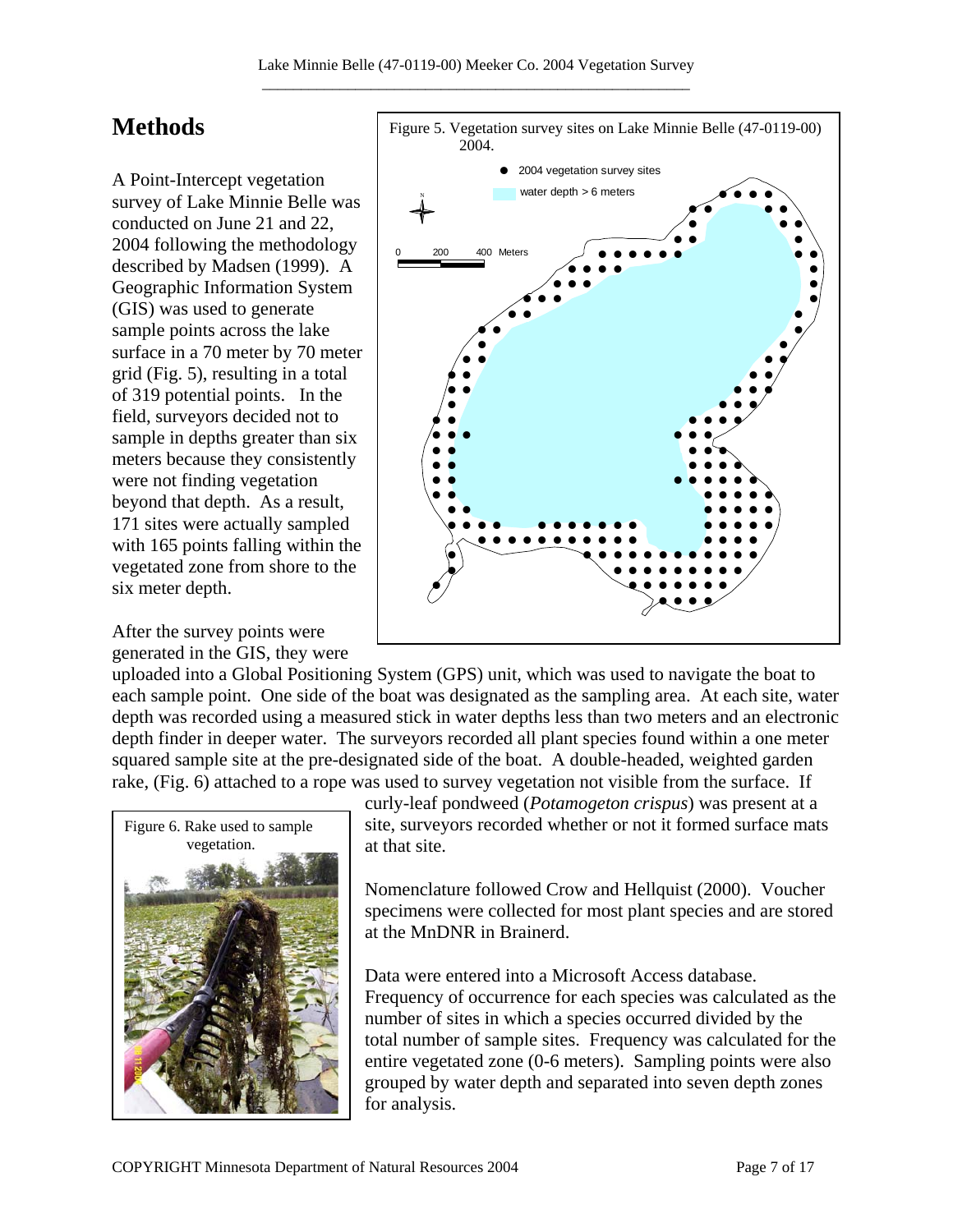Frequency = Number of sites in which species occurred / total number of sample sites

Example: There were 165 sample sites within the shore to 6 meter depth zone. Coontail (*Ceratophyllum demersum*) occurred in 77 of those sample sites. Frequency of coontail =  $(77/165)$ <sup>\*</sup> $100 = 46%$ 

## **Results / Discussion**

### **Types of aquatic plants found**

Seventeen different species of native aquatic plants were identified in Lake Minnie Belle (Table 1). Two species, muskgrass (*Chara* sp.) and stonewort (*Nitella* sp.) are actually large algae, or "macroalgae". The other species are all flowering plants that may have inconspicuous underwater flowers or small flowers that extend above the water surface. All of the aquatic plants recorded during this survey are submerged species but floating-leaf pondweed (*Potamogeton natans*), Illinois pondweed (*P. illinoensis*), and large-leaf pondweed (*P. amplifolius*), may also form floating leaves. The plant community included a mix of broad-leaf or "cabbage" plants, narrow-leaf or "grass-like" plants, and plants with finely-dissected leaves.

|                        | Frequency calculated for vegetated zone (shore to 6 meter depth)<br>Frequency = percent of sites in which species occurred<br>165 sample sites |                |                          |
|------------------------|------------------------------------------------------------------------------------------------------------------------------------------------|----------------|--------------------------|
| <b>Common Name</b>     | <b>Scientific Name</b>                                                                                                                         | <b>Voucher</b> | <b>Frequency</b>         |
| <b>Muskgrass</b>       | Chara sp.                                                                                                                                      |                | 47                       |
| Curly-leaf pondweed    | Potamogeton crispus                                                                                                                            | $\mathbf{x}$   | 44                       |
| Coontail               | Ceratophyllum demersum                                                                                                                         | $\mathbf{x}$   | 43                       |
| Northern watermilfoil  | Myriophyllum sibiricum                                                                                                                         | $\mathbf{x}$   | 39                       |
| Flatstem pondweed      | Potamogeton zosteriformis                                                                                                                      |                | 32                       |
| Narrow-leaf pondweed   | Potamogeton sp.                                                                                                                                |                | 23                       |
| Sago pondweed          | Stuckenia pectinata                                                                                                                            |                | 15                       |
| Clasping leaf pondweed | Potamogeton richardsonii                                                                                                                       | $\mathbf{x}$   | 13                       |
| Illinois pondweed      | Potamogeton illinoensis                                                                                                                        |                | 12                       |
| Whitestem pondweed     | Potamogeton praelongus                                                                                                                         |                | 12                       |
| Canada waterweed       | Elodea canadensis                                                                                                                              | X              | $\overline{7}$           |
| Wild celery            | Vallisneria americana                                                                                                                          | $\mathbf{x}$   | 5                        |
| Stonewort              | Nitella sp.                                                                                                                                    |                | $\overline{\mathcal{L}}$ |
| Water marigold         | Megaladonta beckii                                                                                                                             |                | $\mathbf{1}$             |
| Largeleaf pondweed     | Potamogeton amplifolius                                                                                                                        | X              | $\mathbf{1}$             |
| Water stargrass        | Zosterella dubia                                                                                                                               |                | $\mathbf{1}$             |
| White water buttercup  | Ranunculus sp.                                                                                                                                 | X              | $\overline{2}$           |
| Floating-leaf pondweed | Potamogeton natans                                                                                                                             |                | present*                 |

\* present indicates plant was found during survey but did not occur within a specific sample site.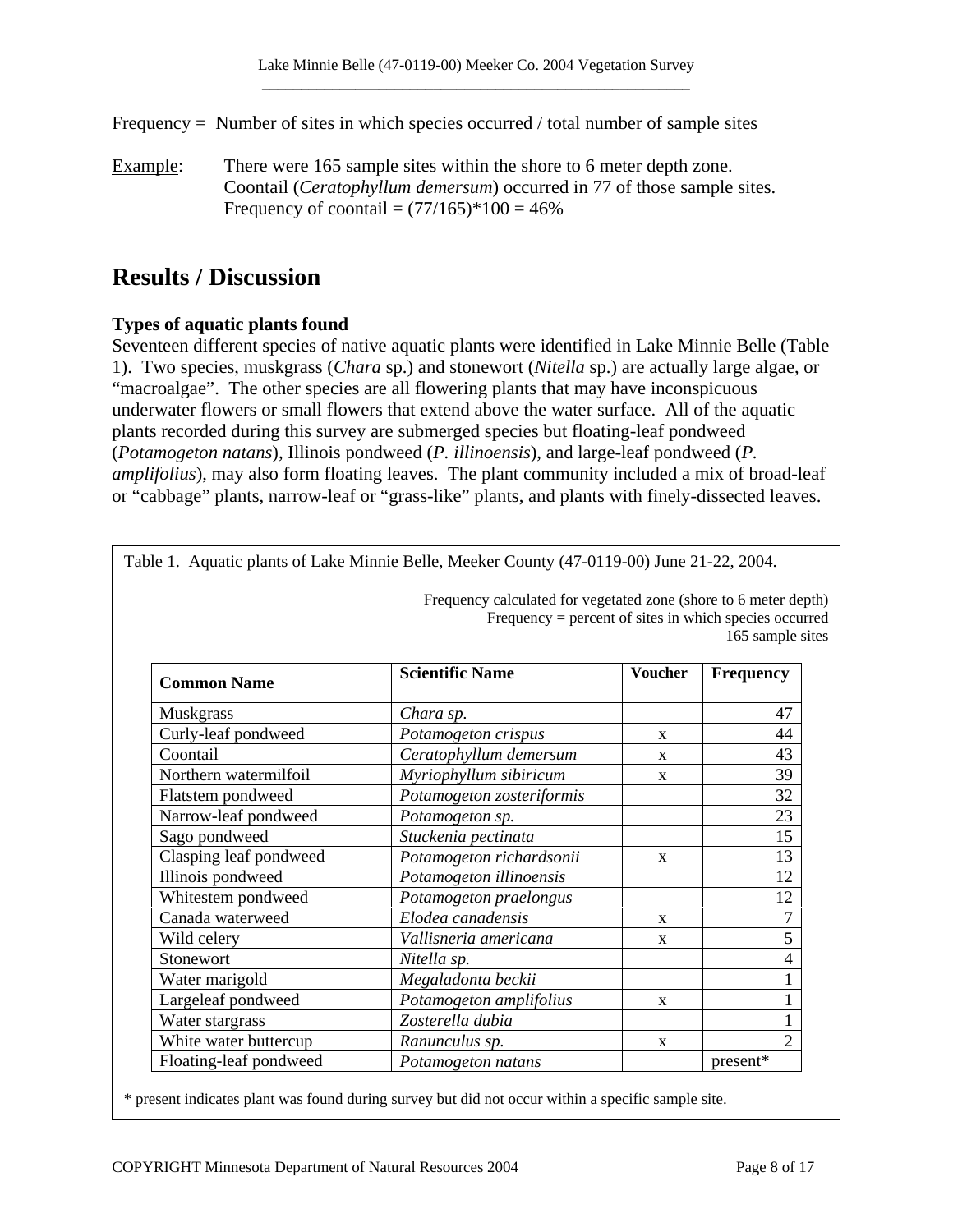Compared to other lakes in Minnesota, Lake Minnie Belle has a relatively high number of native submerged plant species. In lakes surveyed by MnDNR Fisheries, the number of submerged species observed ranges from zero to 26 with a mean of eight species per lake. Most lakes in Minnesota have at least one floating-leaf plant species, such as white waterlily (*Nymphaea odorata*) or yellow waterlily (*Nuphar variegata*), but none were found in Lake Minnie Belle. Emergent species were not recorded during this survey, and a 2001 survey found only isolated areas of bulrush (*Scirpus* sp.) and cattail (*Typha* sp.) (DNR Fisheries Lake Files).

One non-native submerged species, curly-leaf pondweed (*Potamogeton crispus*), was observed during the survey.

#### **Percent of vegetated sites and plant frequency by water depth**

Aquatic plants were found to a maximum depth of about six meters in Lake Minnie Belle and within the zone from shore to six meters, 89 percent of the sites contained vegetation. Plants were most frequent in depths from two to four meters where 100 percent of the sites contained plants (Fig. 7). Vegetated areas occurred around the entire lakeshore and extended lakeward about 100 meters in most areas and as much as 300 meters in the southeast end of the lake (Fig. 8).

#### **Abundance and distribution of common species**

Within the vegetated zone (shore to six meters), 45 percent of the sites contained only native species, 40 percent included a mix of native and non-native species, and four percent contained only non-native vegetation. Native species were present at all depth zones and dominated in depths less than five meters.

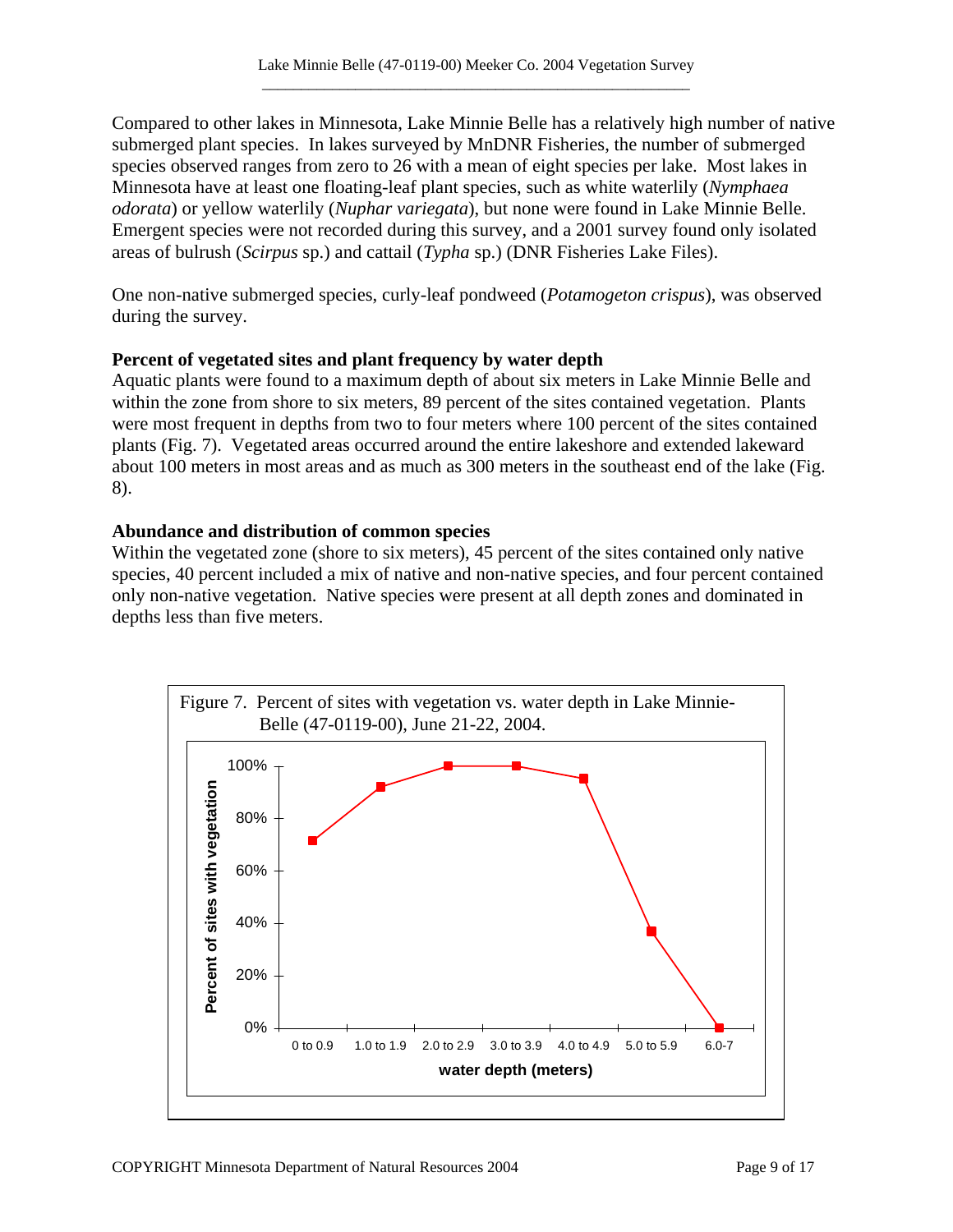

#### **Native species**

The most common species found were muskgrass (*Chara sp.)*, coontail (*Ceratophyllum demersum*), Northern watermilfoil (*Myriophyllum sibiricum*), flatstem pondweed (*Potamogeton zosteriformis*) and narrowleaf pondweed (*Potamogeton* sp.*)*. These species occurred with similar distribution patterns around the lakeshore (Fig. 9).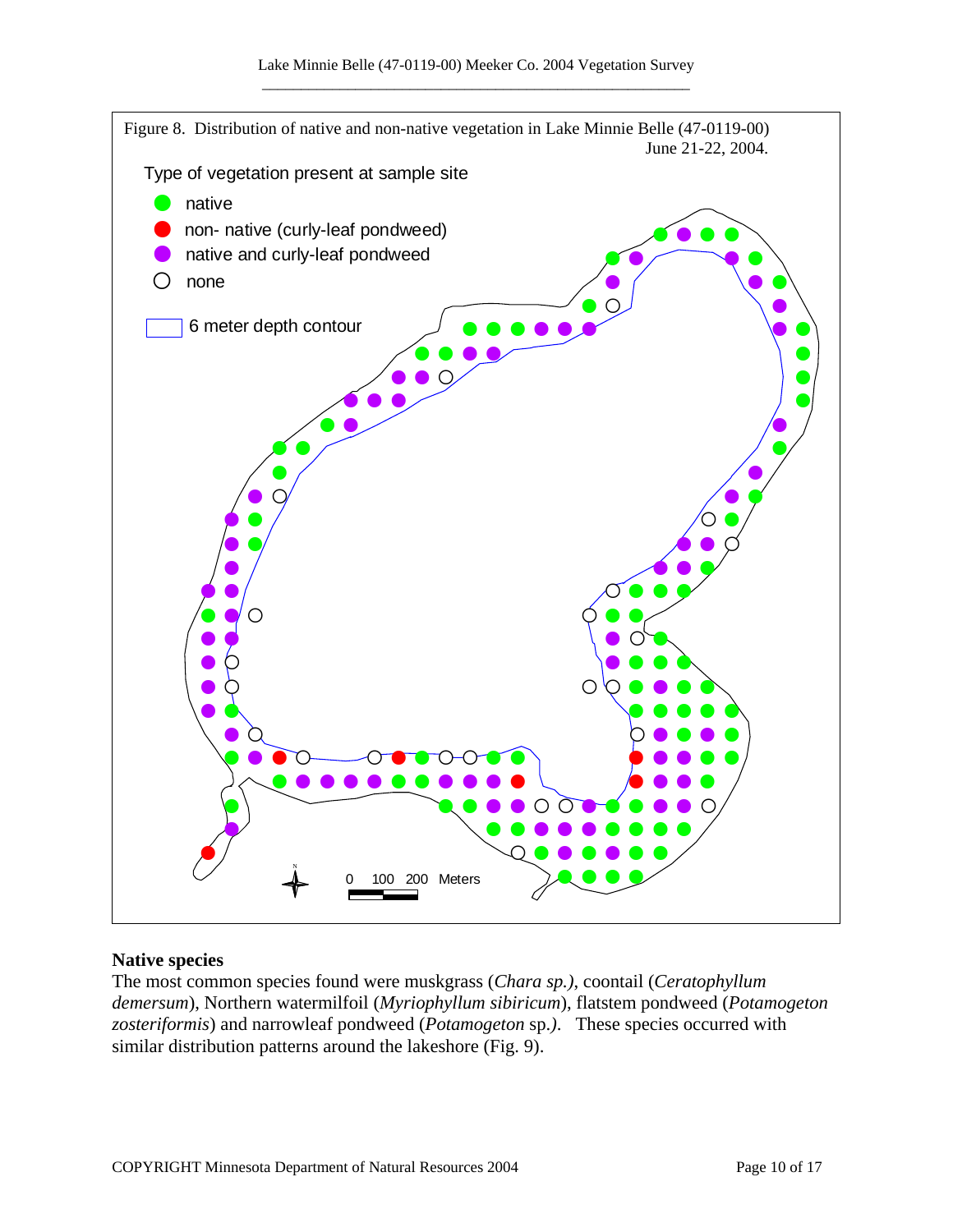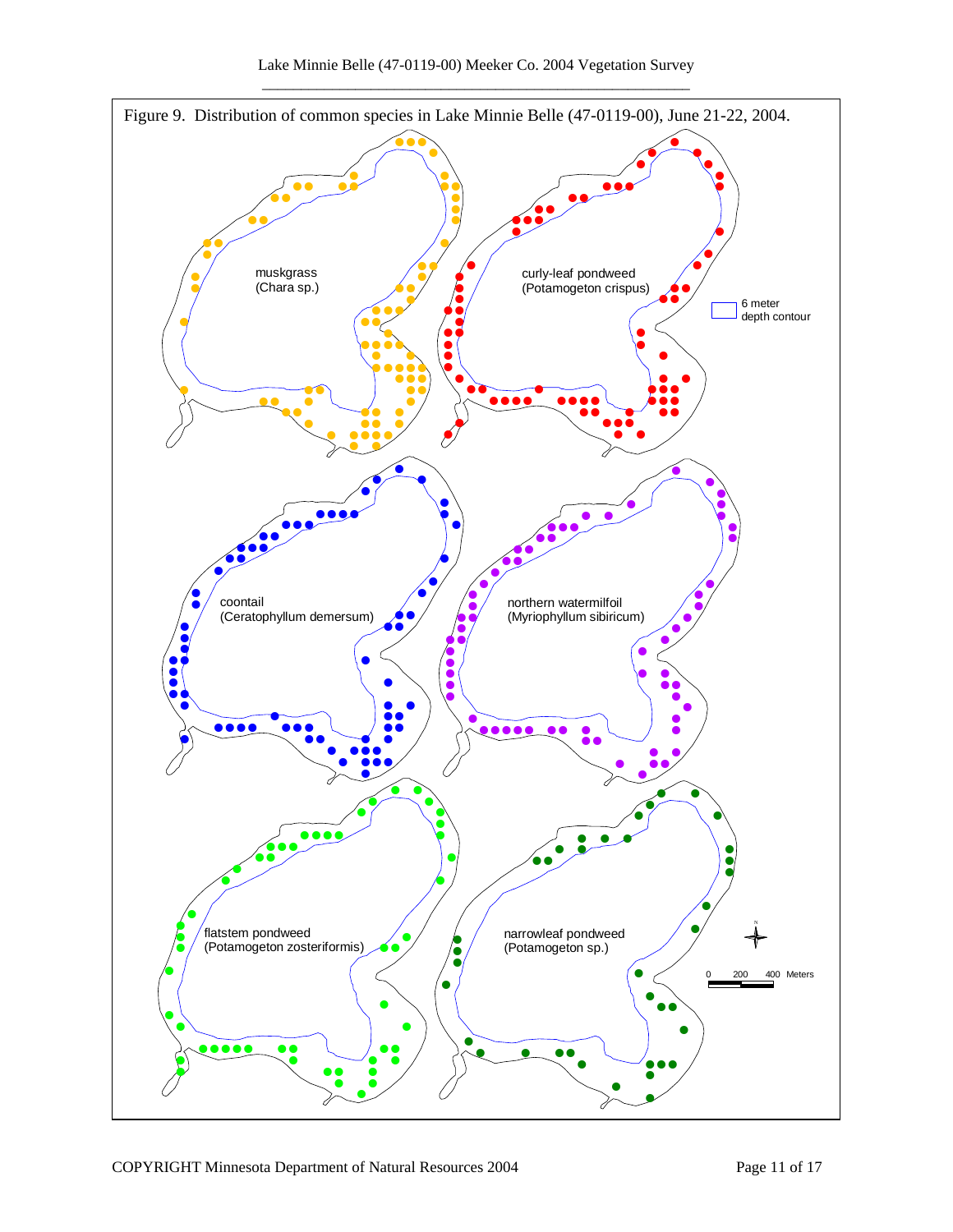[Muskgrass](http://www.dnr.state.mn.us/aquatic_plants/algae/chara.html) (*Chara* sp.) (Fig. 10) was the most frequently found species in Lake Minnie Belle, occurring in 47 percent of the sites (Table 1). It was found to a depth of about five meters and in at least 40 percent of the sites at all depths less than five meters (Fig. 11). It was the most frequently occurring species in depths less than two meters. Muskgrass is a submerged, macroscopic algae that is common in many hardwater Minnesota lakes. It is named for its' characteristic musky odor. This algae resembles a large moss but has a brittle texture due to mineral deposits on its' leaf-like surfaces. Because this



species does not form true stems, it is a low-growing plant, often found entirely beneath the water surface where it may form low "carpets" on the lake bottom. Muskgrass is adapted to variety of substrates and is often the first species to occupy open areas of lake bottom where it can act as a sediment stabilizer. This algae provides beneficial cover for fish, as well as the aquatic insects that bluegills, smallmouth and largemouth bass feed upon.

[Coontail](http://www.dnr.state.mn.us/aquatic_plants/submerged_plants/coontail.html) (*Ceratophyllum demersum*) (Fig. 12) occurred in 43 percent of the sites (Table 1) in depths between one and six meters (Fig. 11). It was most frequent in depths from two to five

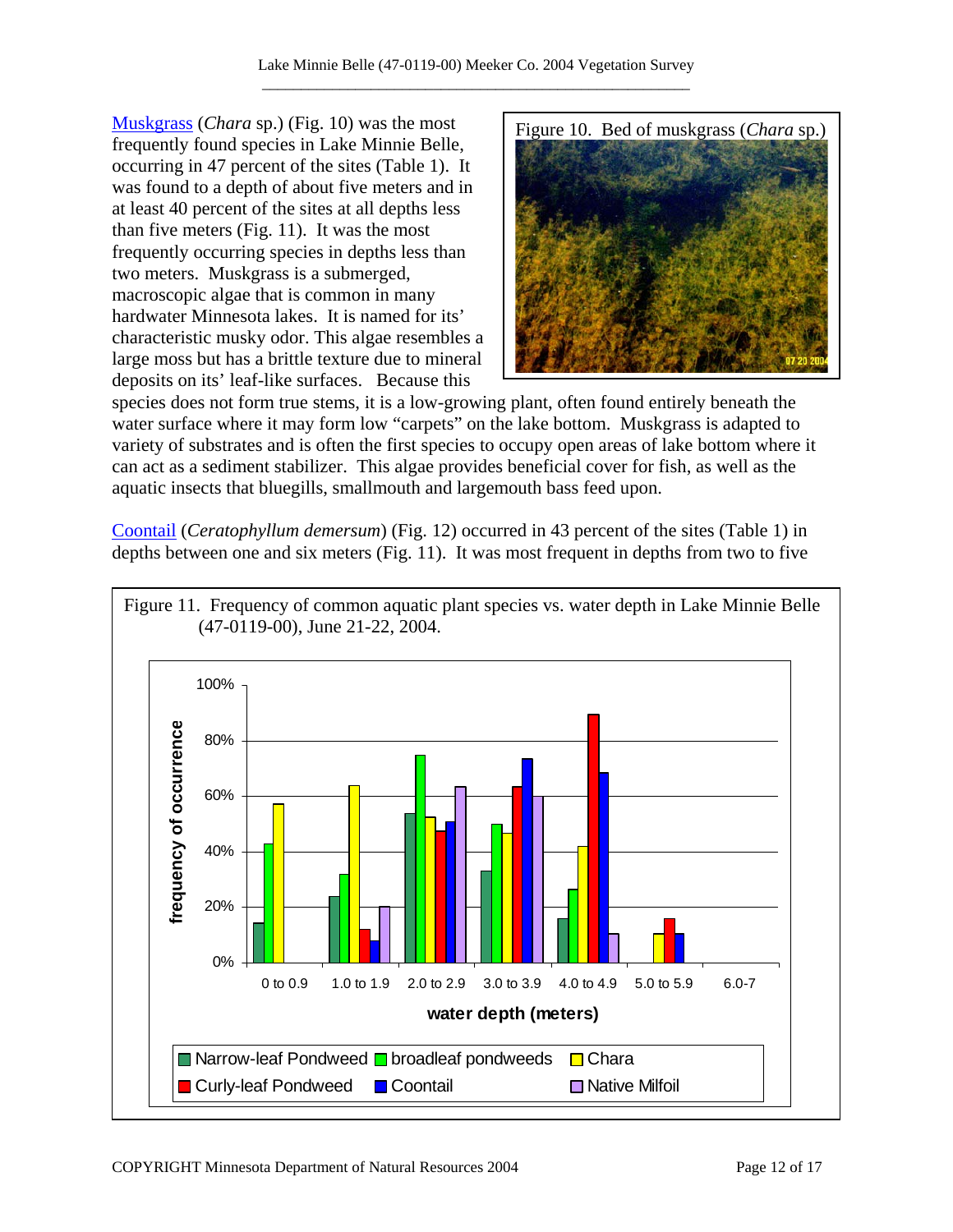meters (Fig. 11). Coontail is the most common submerged flowering plant in Minnesota lakes. It grows entirely submerged and is adapted to a broad range of lake conditions, including turbid water. Coontail is perennial and can overwinter as a green plant under the ice and then begins new growth early in the spring. Because it is only loosely rooted to the lake bottom it may drift between depth zones (Borman et al. 1997). Coontail provides important cover for young fish, including bluegill, yellow perch, largemouth bass and northern pike. It also supports aquatic insects beneficial to both fish and waterfowl.

### [Northern watermilfoil](http://www.dnr.state.mn.us/aquatic_plants/submerged_plants/northern_watermilfoil.html) (*Myriophyllum sibiricum*) (Fig.

13) occurred in 39 percent of the survey sites (Table 1) and was most frequent in depths of two to four meters (Fig. 11). Northern watermilfoil is a perennial, rooted submerged plant with spike-like flowers that extend above the water surface. The numerous finely divided leaves of this plant provide habitat for aquatic invertebrates and fish. Northern watermilfoil is often mistaken for the non-native invasive [Eurasian](http://www.dnr.state.mn.us/invasives/aquaticplants/milfoil/index.html)  [watermilfoil](http://www.dnr.state.mn.us/invasives/aquaticplants/milfoil/index.html) (*Myriophyllum spicatum*), which was not found in Lake Minnie Belle. Northern watermilfoil has 5-10 leaflet pairs compared to 12-21 leaflet pairs for Eurasian watermilfoil. Northern watermilfoil prefers soft sediments of clearer water lakes (Borman et al. 1997).

[Native Pondweeds](http://www.dnr.state.mn.us/aquatic_plants/submerged_plants/narrowleaf_pondweeds.html) (*Potamogeton* spp. and *Stuckenia*  spp*.*) were present in at least one-third of the Lake Minnie Belle survey sites and were most common in

water depths less than four meters (Fig. 11). Pondweeds are a diverse and important group of submerged plants. Eight different native pondweed species were recorded and each has a different preference for water depth, substrate and turbidity. The presence of many pondweed species is indicative of higher water clarity and a diverse habitat structure for fish and invertebrates.

Flatstem pondweed (Fig. 14) was the most frequent of native pondweeds found in Lake Minnie Belle, occurring in 32 percent of the survey sites (Table 1). Flatstem pondweed can grow in a wider variety of conditions than some of other pondweed species.





Figure 13. Northern watermilfoil (*Myriophyllum sibiricum*).



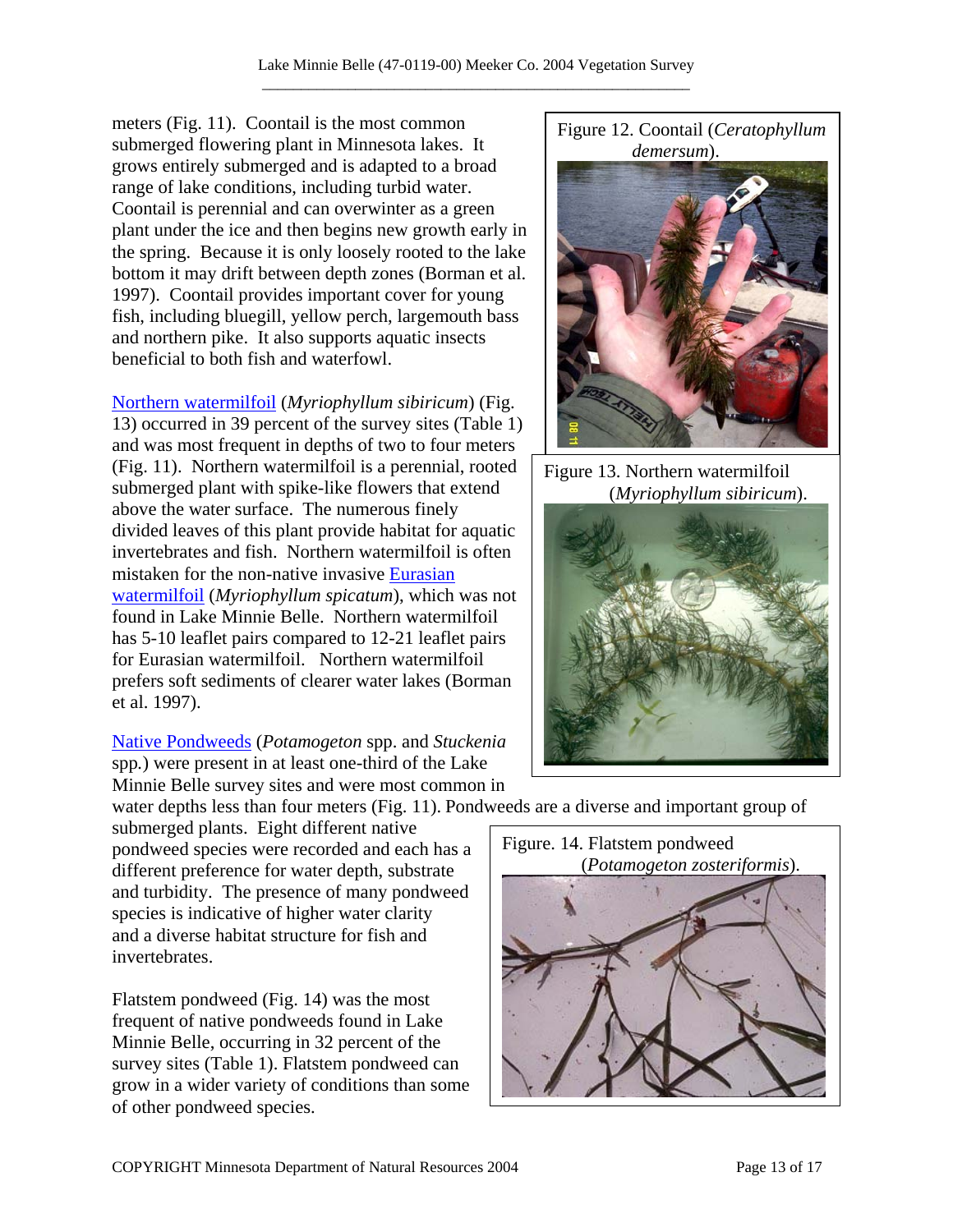

Other common pondweeds found included plants with very narrow leaves such as narrow-leaf pondweed (*Potamogeton* sp.) (23 percent frequency) and sago pondweed (*Stuckenia pectinata*), (15 percent) and broad-leaf or "cabbage" type pondweeds (Fig. 15) including Illinois (*P. illinoensis*), (13 percent), clasping-leaf (*P. richardsonii*), (12 percent), and whitestem (*P. praelongus*), (12 percent). Many of the broad-leaf pondweeds are not tolerant of turbidity and are among the first to decline when water clarity decreases.

All other species were found in less than 10 percent of the survey sites (Table 1) but their presence is important because a high number of different species usually indicates clear water conditions. In addition to

northern watermilfoil and the broad-leaf pondweeds mentioned above, water marigold (*Megaladonta beckii*) is also not tolerant of turbidity (Nichols 1999) and usually restricted to northern Minnesota lakes or southern lakes with high clarity.

### **Curly-leaf pondweed in Lake Minnie Belle**

Curly-leaf pondweed occurred in 44 percent of sampled sites, making it the second most frequently found plant on the 2004 survey. It occurred throughout the vegetated zone and was most frequent between depths of two and five meters, where it occurred in at least 40 percent of the survey sites (Fig. 11).

Curly-leaf pondweed is a non-native, submerged plant that has been present in Minnesota since at least 1910 (Moyle and Hotchkiss 1945) and is now found in at least 700 Minnesota lakes (Invasive Species Program 2005). This non-native has been present in nearby Ripley and Washington Lakes (Meeker County) since at least 1974 (MnDNR Fisheries Lake Files). It is not known when it originally invaded Lake Minnie Belle but it likely has been present in the lake for many years.

Like many native submerged plants, curly-leaf pondweed is perennial but it has a unique life cycle which may provide a competitive advantage over native species. Curly-leaf pondweed is actually dormant during summer and begins new growth in late summer and early fall (Fig. 16). Winter foliage is produced and continues to grow under ice (Wehrmeister and Stuckey, 1978). Curly-leaf reaches its maximum growth in May and June, when many native plants are not fully mature. In late spring and early summer, curly-leaf plants form structures called "turions" (Fig. 17) which are hardened stem tips that break off and fall to the substrate. Turions remain dormant through the summer and germinate into new plants in early fall (Catling and Dobson, 1985). Turions may also remain in the lake sediment and germinate in later years. It is not known how long turions may remain viable (Invasive Species Program 2005). In late spring or early summer, curly-leaf pondweed may form dense mats at the water surface. The extent and locations of these mats vary with individual lakes but they usually occur in water depths less than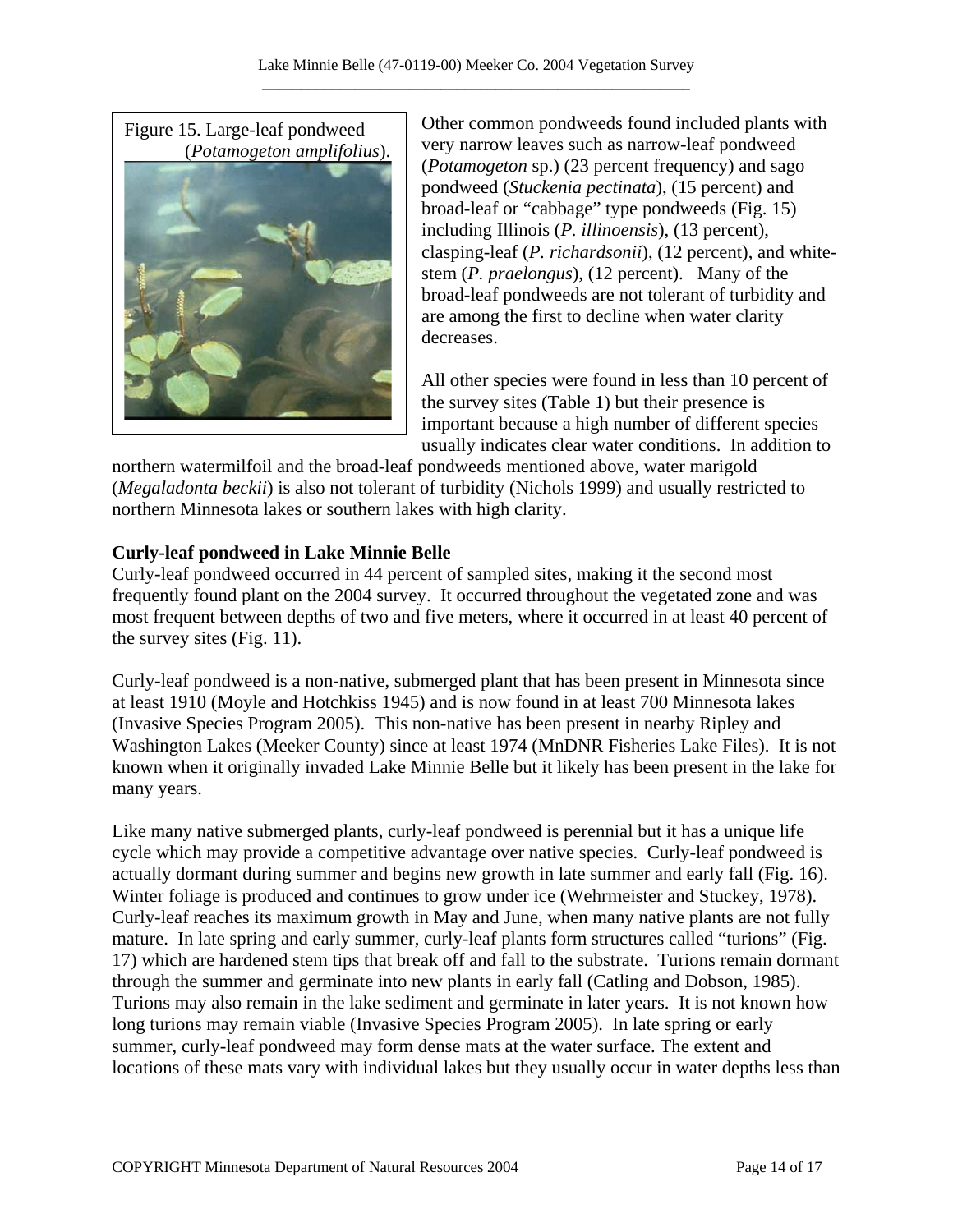

three meters. During the June 2004 survey of Lake Minnie Belle, curly-leaf plants were present but did not form extensive surface mats.

#### **Value of aquatic vegetation**

Aquatic vegetation provides critical habitat for fish, waterfowl and invertebrates, buffers the shorelines from wave action, and stabilizes sediments and utilizes nutrients that would otherwise be available for algae. A mix of emergent, floating-leaf and submerged plants can provide a variety of habitat structure for a Figure 17. Turions forming at tips of curly-leaf pondweed (*Potamogeton crispus*) plants.



diverse group of fish and wildlife species. In general, native vegetation provides a higher quality of habitat because native plants have coevolved in Minnesota lakes with native fish and wildlife. Non-native species, like curly-leaf pondweed, may displace native plants and/or contribute to lower clarity that in turn harms native plants. Nevertheless, non-native vegetation can provide some benefits to a lake, particularly if native vegetation has already declined. Monitoring changes in aquatic plant communities can provide information on the amount and quality available fish and wildlife habitat and may provide clues to changes in the overall water quality of the lake and watershed.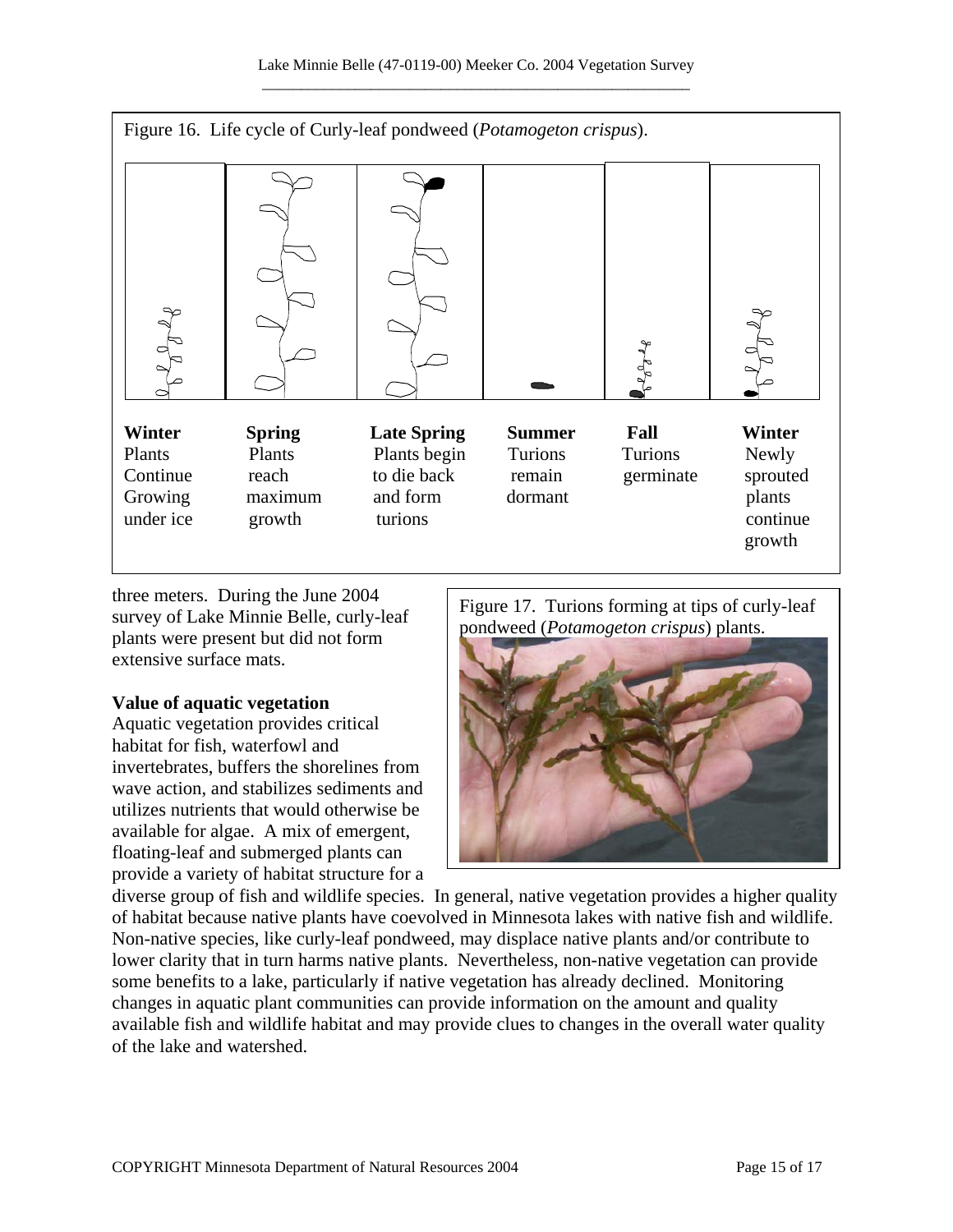#### **Change in Lake Minnie Belle plant community**

Data from the 2004 vegetation surveys of Lake Minnie Belle can be used to monitor annual changes in the native and non-native plant species composition. In general, some factors that may lead to change in native and non-native aquatic plant communities include:

• Change in water clarity

If water clarity increases, the maximum rooting depth of submerged vegetation is expected to increase. Similarly, if water clarity declines, the maximum depth at which vegetation grows may decline.

• Snow cover

Curly-leaf pondweed, in particular, may fluctuate in abundance in response to snow cover. Many native submerged plants also have the ability to grow under the ice, particularly if there is little snow cover and sunlight reaches the lake bottom. In years following low snow cover, curly-leaf and some native submerged plants may increase in abundance.

• Shoreland development

Development along shorelines can directly impact aquatic plants if they are removed or damaged. Development may indirectly impact aquatic plants if nutrient and/or sediment loadings to the lake are increased, leading to lower water clarity. Click here for more information on [shoreline best management practices.](http://www.dnr.state.mn.us/shorelandmgmt/guide/waterquality.html)

- Water temperatures / length of growing season In years with cool spring temperatures, submerged plants may be less abundant than in years with early springs and prolonged warm summer days.
- Natural fluctuation in plant species. Many submerged plants are perennial and regrow in similar locations each year. However, like terrestrial plants, aquatic plants may shift in distribution and abundance between years. These shifts may be due to natural fluctuation in the plant population and may also be influenced by lake conditions.
- Aquatic plant management activities
	- Humans can impact aquatic plant communities directly by destroying vegetation with herbicide or by mechanical means. For information on the laws pertaining to aquatic plant management: [MnDNR APM Program.](http://www.dnr.state.mn.us/ecological_services/apm/index.html) Motorboat activity in shallow, vegetated areas can be particularly harmful for species such as wild rice, waterlilies, and bulrush. Herbicide and mechanical control of aquatic plants can directly impact the aquatic plant community. Monitoring these control activities can help insure that non-target species are not negatively impacted.